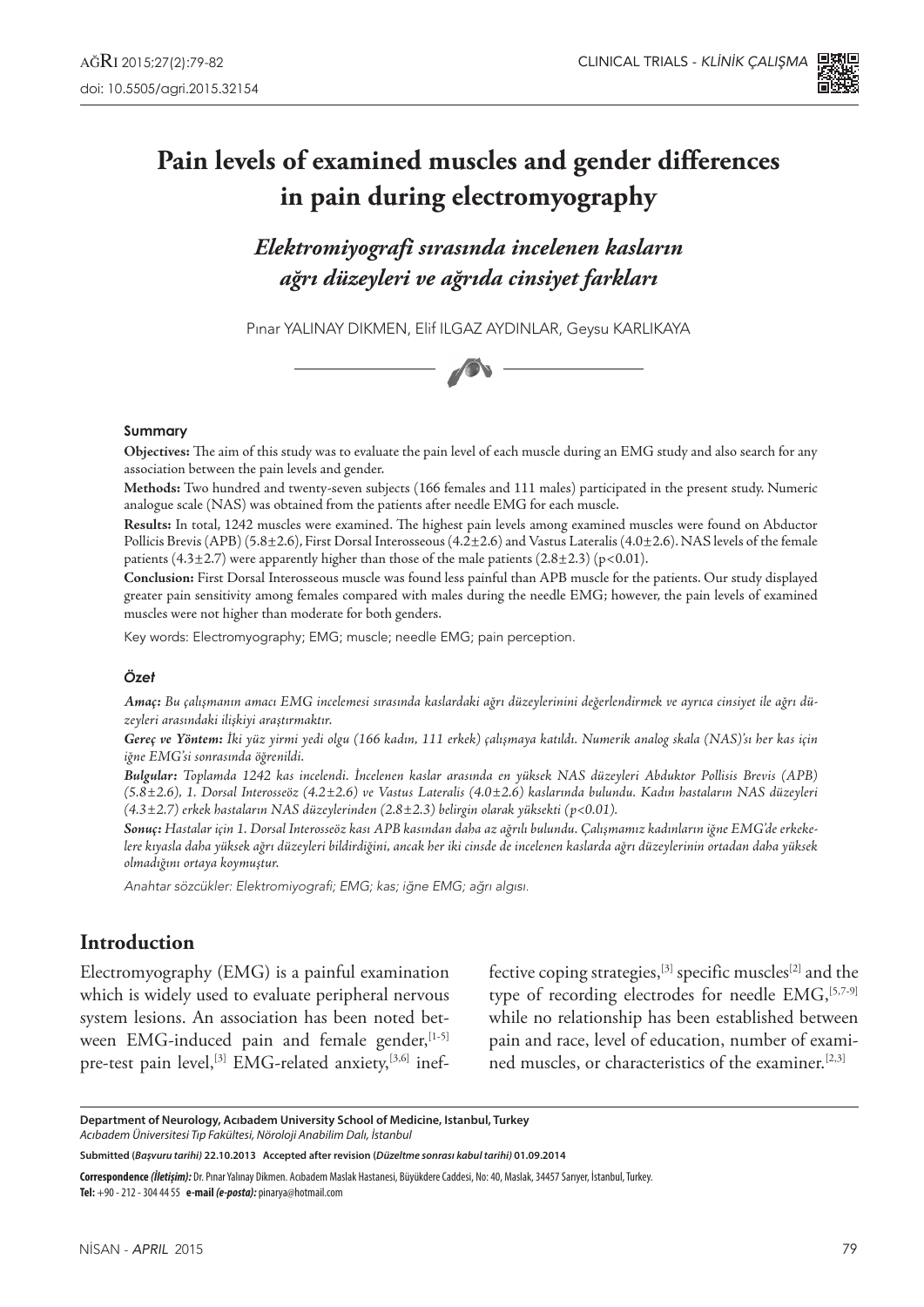We observed that the pain tolerance of patients differs from patient to patient and from muscle to muscle in the same patient. Our aim was to evaluate the pain level of each muscle during EMG and search for any association between the pain levels and gender.

## **Materials and Methods**

The present study was approved by the Acıbadem University Medical Committee on Clinical Investigation. Written informed consent was obtained from all subjects prior to enrolment in the study. The subjects were adult patients who received a diagnosis of entrapment neuropathy or radiculopathy between June 2011 and February 2012 and were subsequently referred to the EMG laboratory at Acıbadem University. Exclusion criteria included individuals who were seriously ill, displayed impaired consciousness, were illiterate, with previous history of EMG, were diagnosed with polyneuropathy or were currently taking medications that affect pain, such as non-steroidal anti-inflammatory or antidepressant medications. The age, height, and weight of participants were recorded.

Verbal and written information about the EMG procedure was provided to all subjects. Numeric analogue scales (NAS) ranging from 0 cm (i.e., no pain) to 10 cm (i.e., worst pain imaginable) was used to measure pain. NAS measurements were obtained from the patients before electrophysiological examination (baseline pain) and after needle EMG for each muscle. The needle EMG was done by three examiners depending on referral diagnosis. The muscles were carried out from proximal to distal by needle EMG on an upper extremity, while the muscles were examined from distal to proximal on a lower extremity. The type of disposable concentric needle electrodes and needle movement techniques were consistent across examiners (i.e., 0.46 mm in diameter and 37 mm in length; Medelec, Oxford Instruments, Surrey, UK, catalogue number: X53156). The required needle movements were 0.5-1 cm, which resulted in an EMG burst of 300-500 ms in normal muscle. A needle electrode was inserted into four different regions of muscle through one skin insertion site. Three successive depths were sampled for each along each side of a pyramid.<sup>[10]</sup> Examiners rehearsed in order to standardize their technique before the study began. The total number of muscles tested with needle EMG was recorded. Facial and trunk muscles were not evaluated. The EMG procedure took approximately 20-30 minutes for each patient. At least three muscles were examined in each patient.

Means and standard deviations were calculated for each variable. ANOVA was used for comparison of muscles' NAS levels and to determine variation among the investigators. Extansor digitorum brevis (EDB) muscle NAS levels were not included statistical analysis because of insufficient number of patients. The level of significance was set at p<0.05.

# **Results**

Two hundred and seventy-seven subjects (166 females and 111 males) participated in the present study. The subjects were 18-75-years-old, with a mean age of 40.6±12.8. Patients' height, and weight were 169.4±9.3 cm (range: 150-210 cm), 72.9±15.0 kg (range: 45-125 kg), respectively. The subjects' referral diagnoses included entrapment neuropathy

| <b>Upper extremity muscles</b>     | <b>NAS±SD</b> | <b>Lower extremity muscles</b>    | <b>NAS±SD</b> |
|------------------------------------|---------------|-----------------------------------|---------------|
| Deltoid (n=168)                    | $2.7 \pm 2.4$ | Tibialis anterior (n=97)          | $3.2 \pm 2.5$ |
| Biceps $(n=185)$                   | $3.5 \pm 2.6$ | Gastrocnemius-med (n=97)          | $3.8 \pm 2.7$ |
| Triceps (n=177)                    | $3.9 \pm 2.6$ | Vastus lateralis (n=88)           | $4.0 \pm 2.6$ |
| Brachioradialis (n=96)             | $3.5 \pm 2.6$ | Vastus medialis (n=76)            | $3.8 + 3.0$   |
| Extensor digitorum communis (n=85) | $3.7 \pm 2.6$ | Rectus femoris (n=73)             | $3.2 \pm 2.7$ |
| Flexor carpi radialis (n=86)       | $3.6 \pm 2.6$ | Iliopsoas $(n=60)$                | $2.9 \pm 2.4$ |
| First dorsal interosseous (n=177)  | $4.2 \pm 2.6$ | Tensor fasia lata (n=52)          | $2.3 \pm 2.4$ |
| Abductor pollicis brevis (n=110)   | $5.8 \pm 2.6$ | Extensor digitorum brevis* (n=12) | $5.1 \pm 2.4$ |

**Table 1.** Pain levels of examined muscles

NAS: Numeric Analogue Scale; SD: Standard deviation; \*NAS levels of EDB were not included statistical analysis due to insufficient number of patients.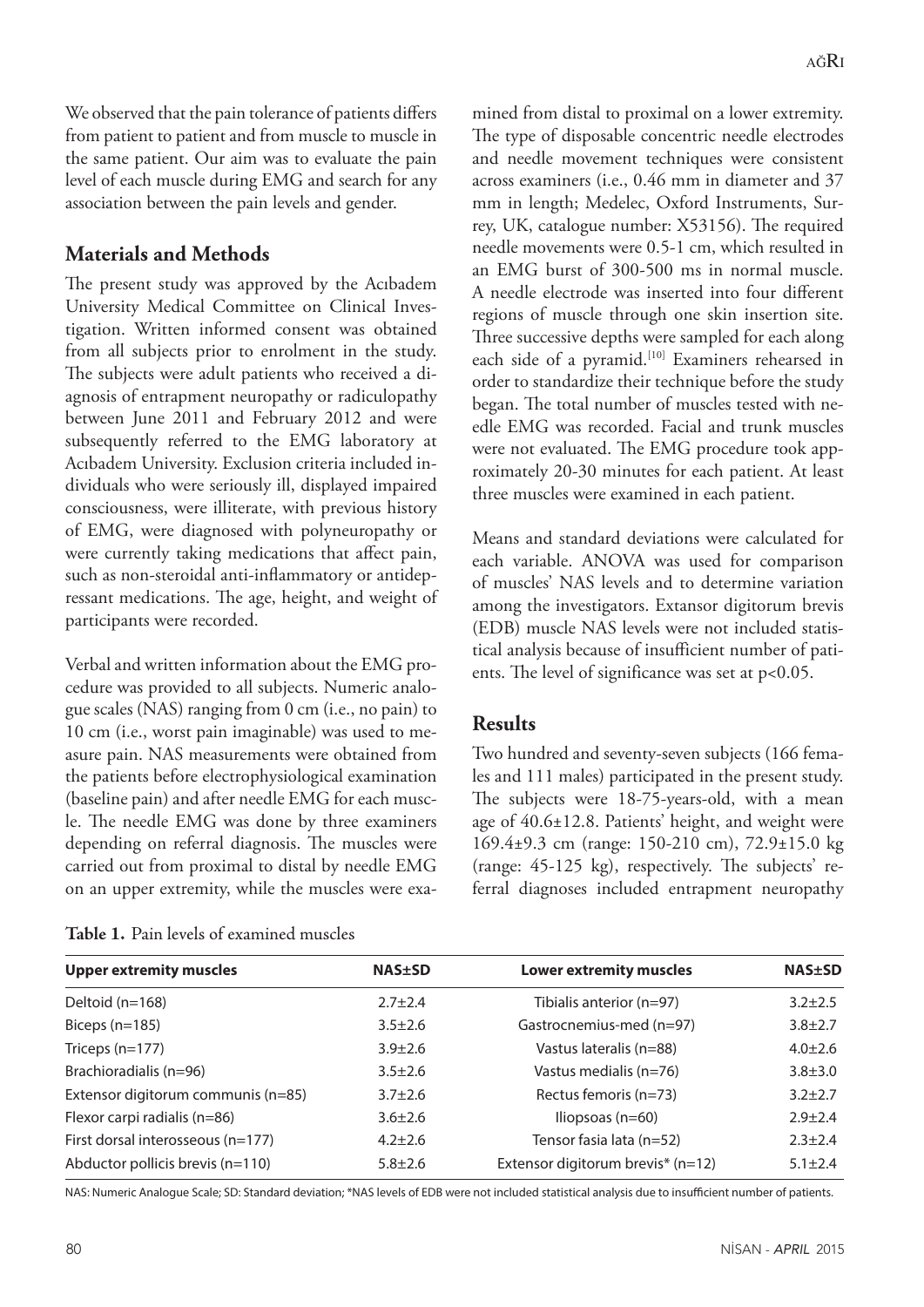$(N=117)$  and radiculopathy  $(N=110)$ . Eighty patients had lower extremity procedures, 177 patients had upper extremity procedures, and 20 patients had both. The results of the EMG studies were normal in 132 patients, while 145 patients had abnormal EMG results.

Baseline pain levels of patients were 1.2±2.4. Three investigators were examined 1242 muscles (muscles number of female n=687, and male n=555). NAS levels of the muscles are demonstrated in Table 1.

Abductor pollicis brevis (APB) muscle had the highest pain level (5.8±2.6) amongst all upper and lower extremity muscles. Abductor pollicis brevis muscle had a significant higher NAS level compared to deltoid muscle muscle (p<0.01, df=50). NAS level of first dorsal interosseous (FDI) muscle was also higher than deltoid  $(p<0.01, df=167)$  like APB. The pain levels of two distal muscles (APB vs. FDI) showed statistical difference (p<0.01, df=801). NAS levels of EDB muscle were the highest of lower extremity muscles; however, EDB muscle was not included statistical analysis because of insufficient number. There was no difference among the NAS levels of vastus lateralis, vastus medialis and rectus femoris muscles, which were femoral nerve innervated muscles.

The NAS levels of female patients  $(4.3\pm2.7)$  were apparently higher than the male patients  $(2.8\pm2.3)$ (p=0.00). NAS levels of muscles obtained from patients by three different examiners were not showed statistically difference (p=0.33).

# **Discussion**

Although the pain during EMG is generally tolerable, electromyographers usually observe that the amount of experienced pain depends on the examined muscles. In this study, pain levels of both upper and lower extremities' muscles were lower than moderate, so these findings are associated with our observations in daily practice.

In this study, the most painful muscles were APB and EDB, which often are not selected by examiners, because they are painful and some denervation may be seen in normal subjects without symptoms.<sup>[11]</sup> They are both distal muscles, although EDB muscle were

number of patients, it seems that distal muscles are more painful than proximal ones (deltoid vs. APB and FDI). This study showed significant statistical differences between APB and FDI muscles' pain levels. NAS levels of APB muscle were higher than FDI muscle and also moderate level. This finding could be important in muscle selection while doing EMG for upper extremity radiculopathies. The reason that the hand and foot muscles are more painful than proximal ones might be that they are too small and the probability for needle electrode coming close to any motor end-plate zone could be increased. Another explanation of different pain levels of the body parts could be the peripheral nociceptor density of hands and feet. Depending on the type of nociceptor activated, pain- related information conveys to spinal cord and makes synaptic connections within eight distinct laminae of dorsal horn. It has been known that pain was not processed in a single cortical area, but in several distributed brain regions. [12,13] Neuroimaging studies showed that the cortical and subcortical brain areas activated by nociceptive stimulation includes: anterior cingulate cortex, insula, frontal cortices, primary somatosensory cortex and second somatosensory cortex<sup>[14]</sup> and are often referred as the pain matrix.<sup>[15]</sup> It is well-known that foot and hands have a larger representation space in the motor and somatosensory homunculus. That might be the possible cause that hand and foot areas which have larger representation in pain matrix than others and since they are more painful compared to other muscles.

not included statistical analysis due to insufficient

Studies have shown that women use more health care services than mens,<sup>[16-18]</sup> moreover a number of studies have demonstrated a higher prevalence of chronic pain states and greater pain sensitivity among women compared with men.<sup>[2,3,19,20]</sup> In our data is consistent with previous studies<sup>[2,3]</sup> and indicated greater pain levels among females compared with males.

In conclusion, the pain perceived by the patients during EMG of extremity muscles was not higher than moderate except for APB. Comparison of two distal muscles of upper extremity regarding pair showed that selecting FDI was less painful for the patient. As expected females' pain levels were greater